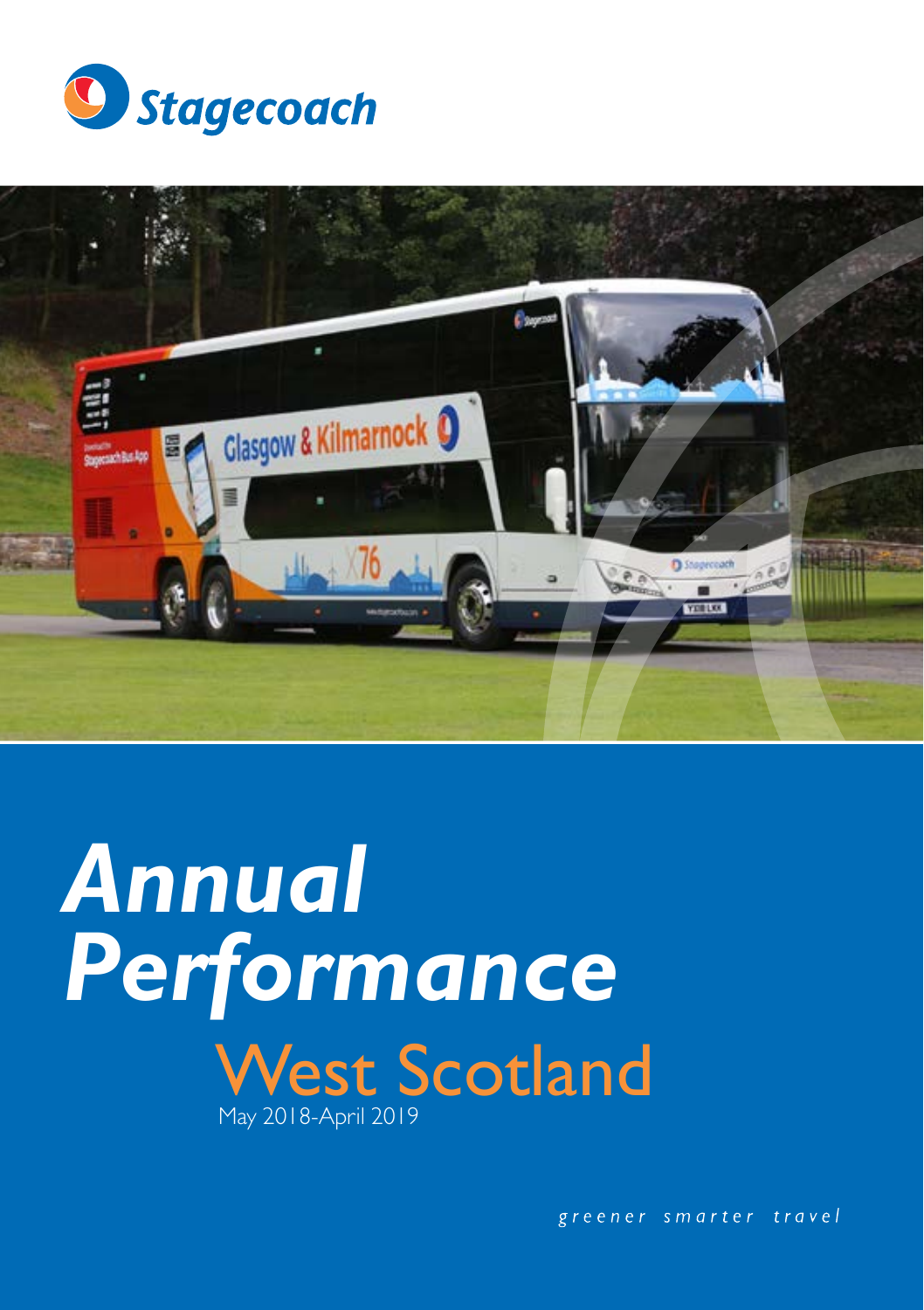## *Key Facts*

### 27 million

passenger journeys were made on Stagecoach West Scotland buses

#### 24 million miles operated

across the region

99.8% reliability on services throughout West Scotland

359 buses and coaches across West Scotland

999 staff employed across seven Stagecoach West Scotland depots

£5.4 million investment in new buses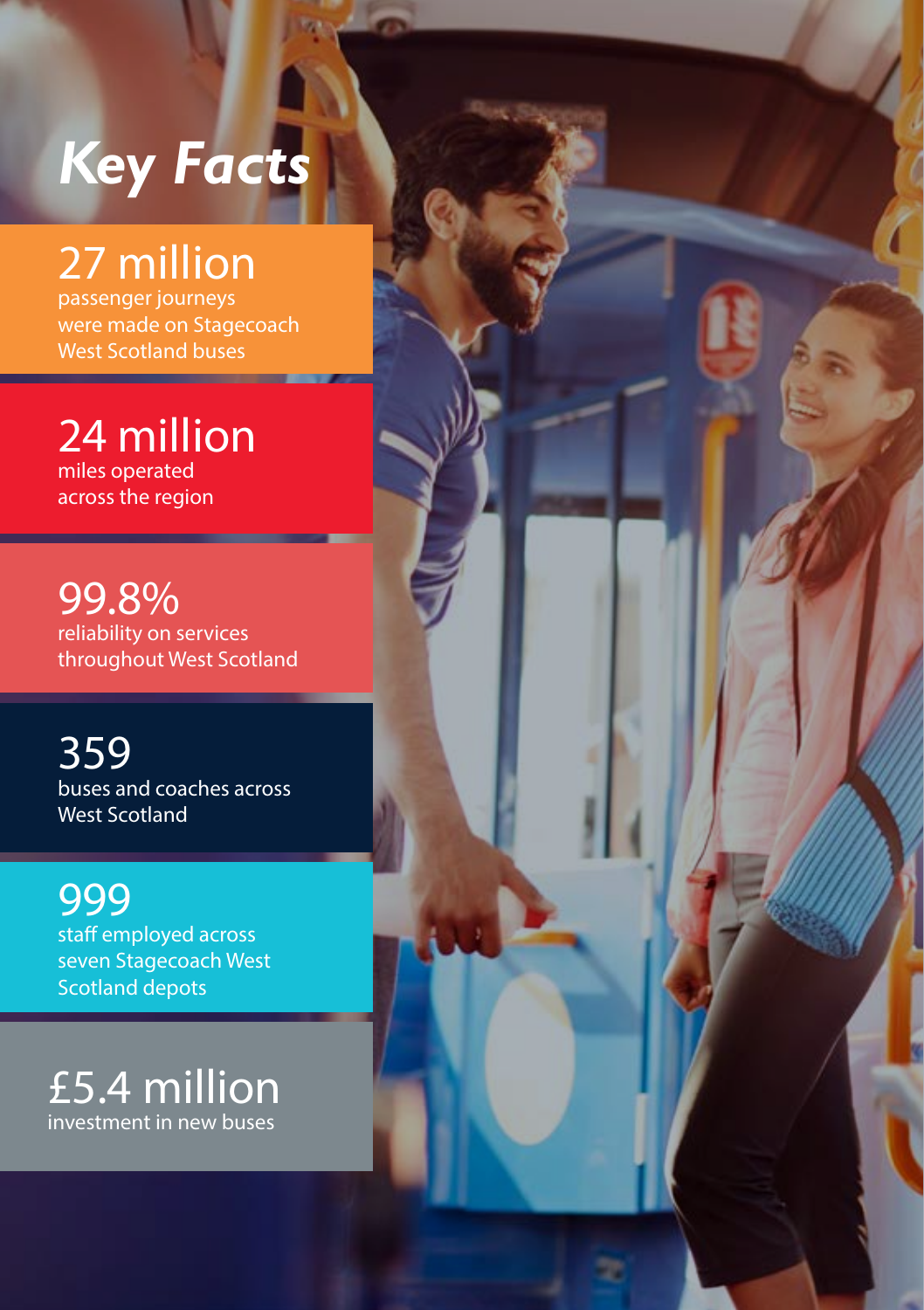Stagecoach West Scotland provides local bus services in Ayrshire, Arran, Dumfries and Galloway, Glasgow and parts of Lanarkshire for almost 27 million passengers each year.

We are a major employer in the local economy with 999 staff of which 748 are drivers, 10 trainee drivers, 146 are engineers and cleaners and 95 are administration and managerial staff. The majority of our employees live within the local communities in which our buses operate.

We are committed to staff training. Over the past year, we have recruited 60 new drivers. .<br>Our drivers attend classroom training courses during the year as part of their Certificate of Professional Competence. We are also active in getting more young people into our company through the Stagecoach Apprenticeship Scheme, and we currently employ 12 engineering apprentices within the local community.

We also work with drivers continuously to improve driving skills and use a monitoring system on the buses called Green Road. Using a traffic-light LED system on the dashboard, Green Road gives drivers instant feedback on their driving manoeuvres, encouraging smoother, safer and more fuel efficient driving.

ARABASSASSAS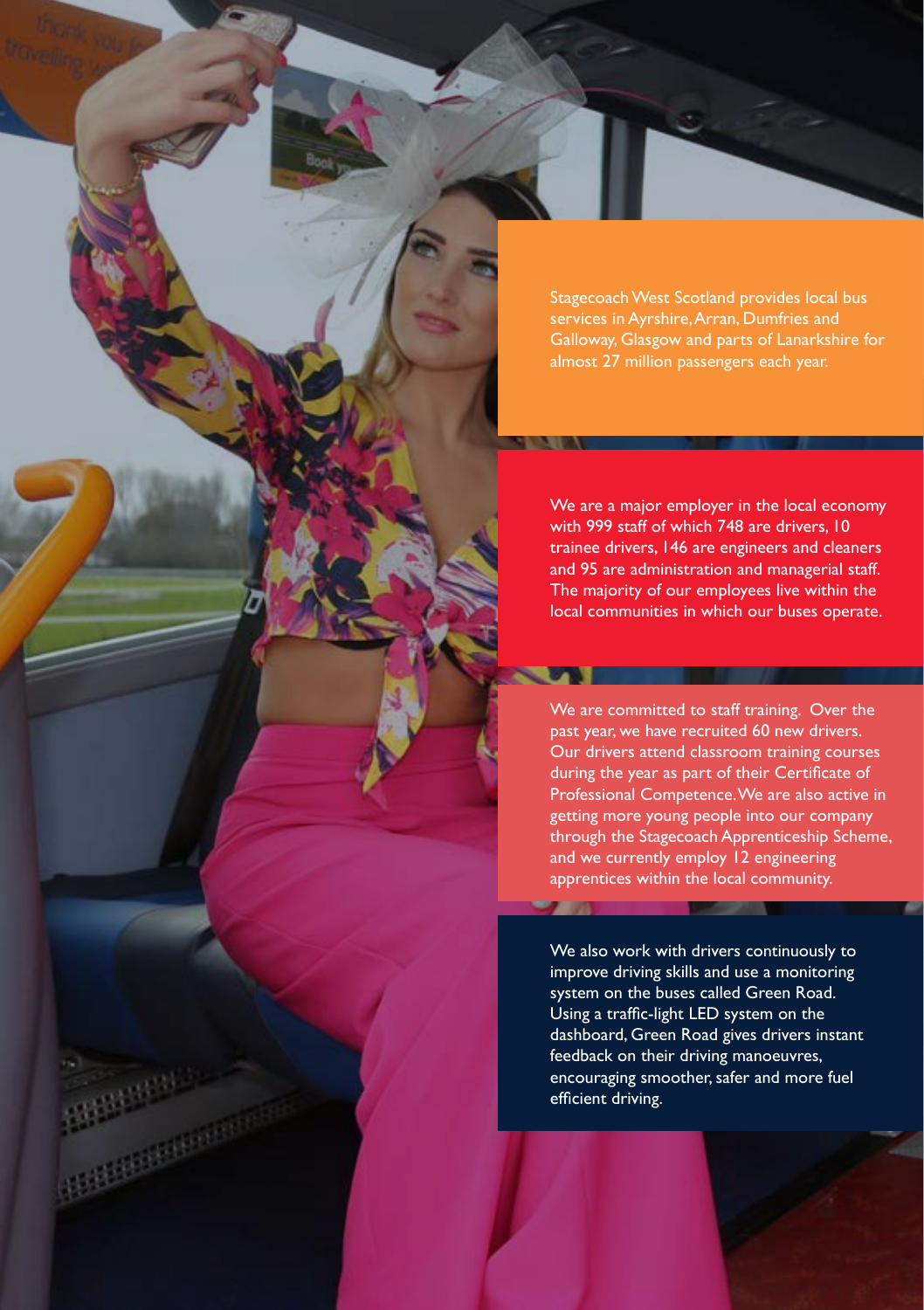

#### *Our Fleet*

We operate a fleet of 359 buses and, in the past year, we have invested just over £5 million pounds in 27 new vehicles, all of which are fully accessible and meet the latest Euro emission standards.

Our vehicles are inspected by our engineers at least every 28 days, and maintained to a much higher standard than the legal minimum to ensure safety and comfort. Every vehicle is cleaned internally and externally on a daily basis.

#### *Our Services*

We operated a total of 24 million miles over the last year. Our key measure of performance is the reliability and punctuality of our journeys.

In the past year, we operated 99.8% of our scheduled miles, of scheduled miles that we did not operate, 0.11% was due

to factors within our control such as driver and vehicle allocation and 0.09% was due to factors out of our control such as bad weather, road closures and congestion.

#### *Our Customers*

We facilitated 27 million passenger journeys over the past year. During this time, we received a total of 1909 complaints, equivalent to one complaint for every 13951 customer journey. We comply with our internal and industry code of practice, every complaint is investigated and action is taken to avoid the problem recurring.

We've invested in our customer experience team, operating from 06:30am until 6:30pm Monday to Friday to assist with customer queries. The team can be contacted via phone, email, post, online and twitter.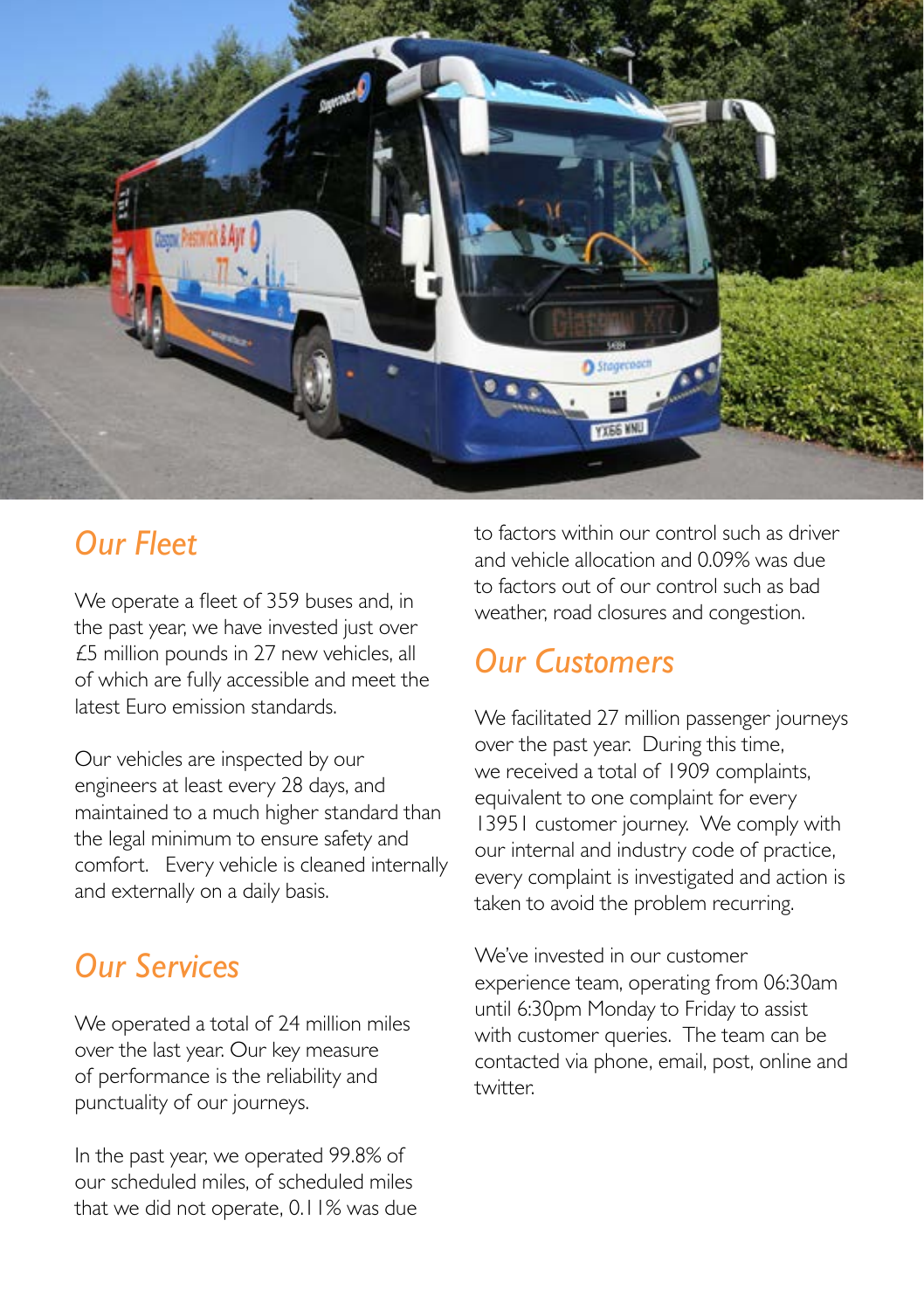

#### *The Environment*

We used over 12 million litres of fuel last year. On the mainland, we run on ultra-low sulphur diesel with up to 30% sustainable bio content. In addition we use high tech fuel additive Envirox to further reduce fuel consumption and emissions.

We began trialling electric vehicles in October 2018 with the introduction of an electric Optare Solo on one of our rural routes.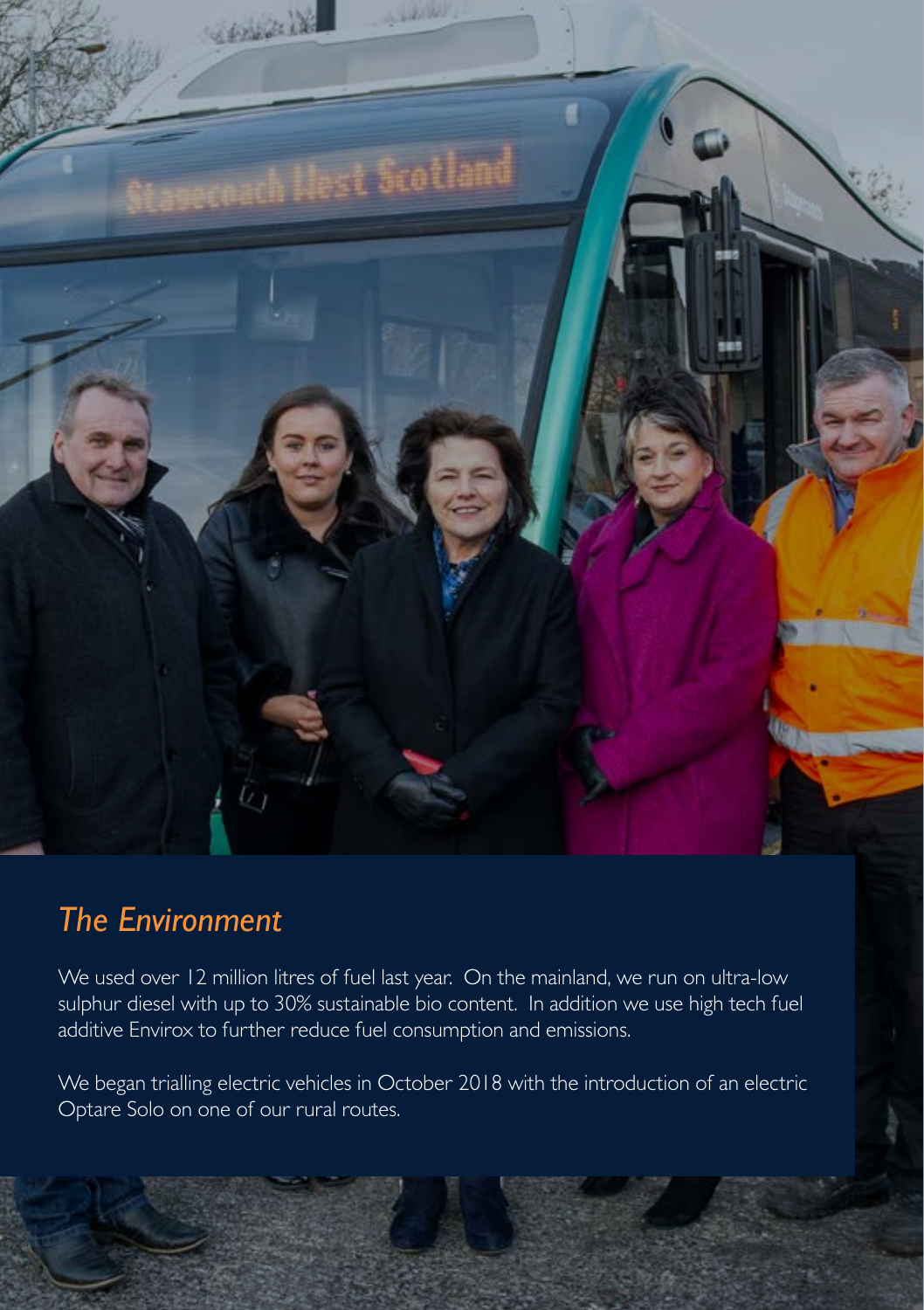#### *Our Investment*

We invested £5.4 million on 7 brand new 460hp Euro 6 Plaxton Panorama double deck coaches for the express X76 route between Kilmarnock and Glasgow. A first for the UK bus industry and built by ADL, the Euro 6 double decker coaches are fully accessible and equipped with the most up to date real-time information systems. In addition, 20 Enviro200 single decks were introduced to local town networks within Irvine and Kilmarnock.

We introduced a fleet of 10 newly refurbished high specification luxury coaches to operate between Ayr and Glasgow on our X77 express route.

Following the introduction of the LEZ in Glasgow in December 2018, NOX levels have fallen significantly, and while the current standard requires 20% of our vehicle journeys to comply we already have a compliance level of 75%.

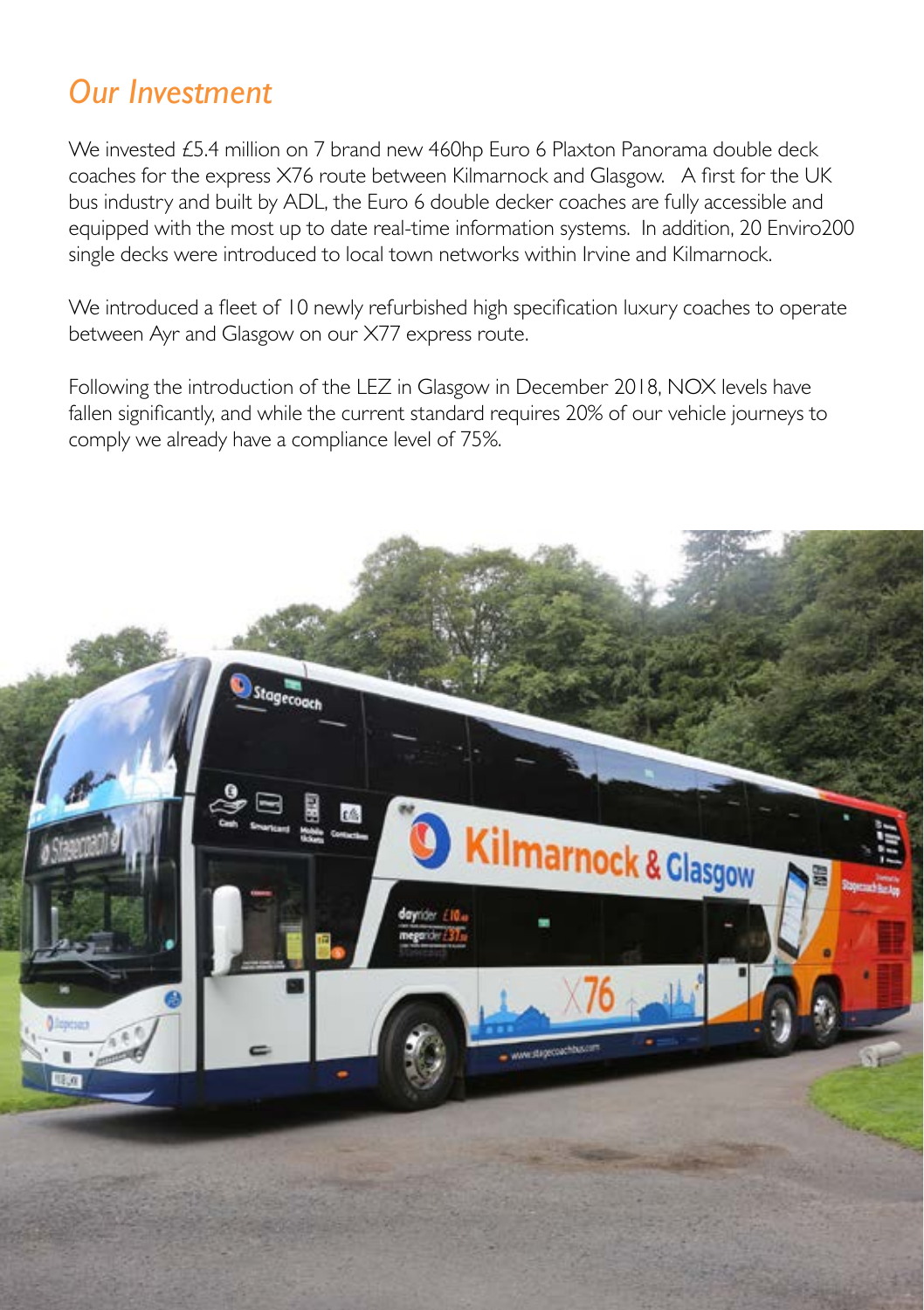|                                                      | Stagecoach MEST SCORAND |  |
|------------------------------------------------------|-------------------------|--|
| Pay SOUTH AYRSHIRE FOODBANK                          |                         |  |
| The sum of ONE THOUSAND $  E_{1000}^{29} \cdot 1000$ |                         |  |
| POUNDS                                               |                         |  |
|                                                      |                         |  |
| STAGECOACH WEST SCOTLAND                             |                         |  |
|                                                      |                         |  |
|                                                      |                         |  |

#### *Our Community*

We are a major employer in the local community and enable thousands of people to go about their day lives. We work closely with employees to support their charity fundraising efforts and community events.

In December 2018, we were able to donate  $£10,000$  to charities within West Scotland as well as donations from each of our depots.

We work closely with community partnerships such as Police Scotland, RNIB and Alzheimer Scotland to raise awareness of public transport issues. Dedicated members of our training teams work with these groups to assist all of our staff in understanding how to engage with all members of the public.